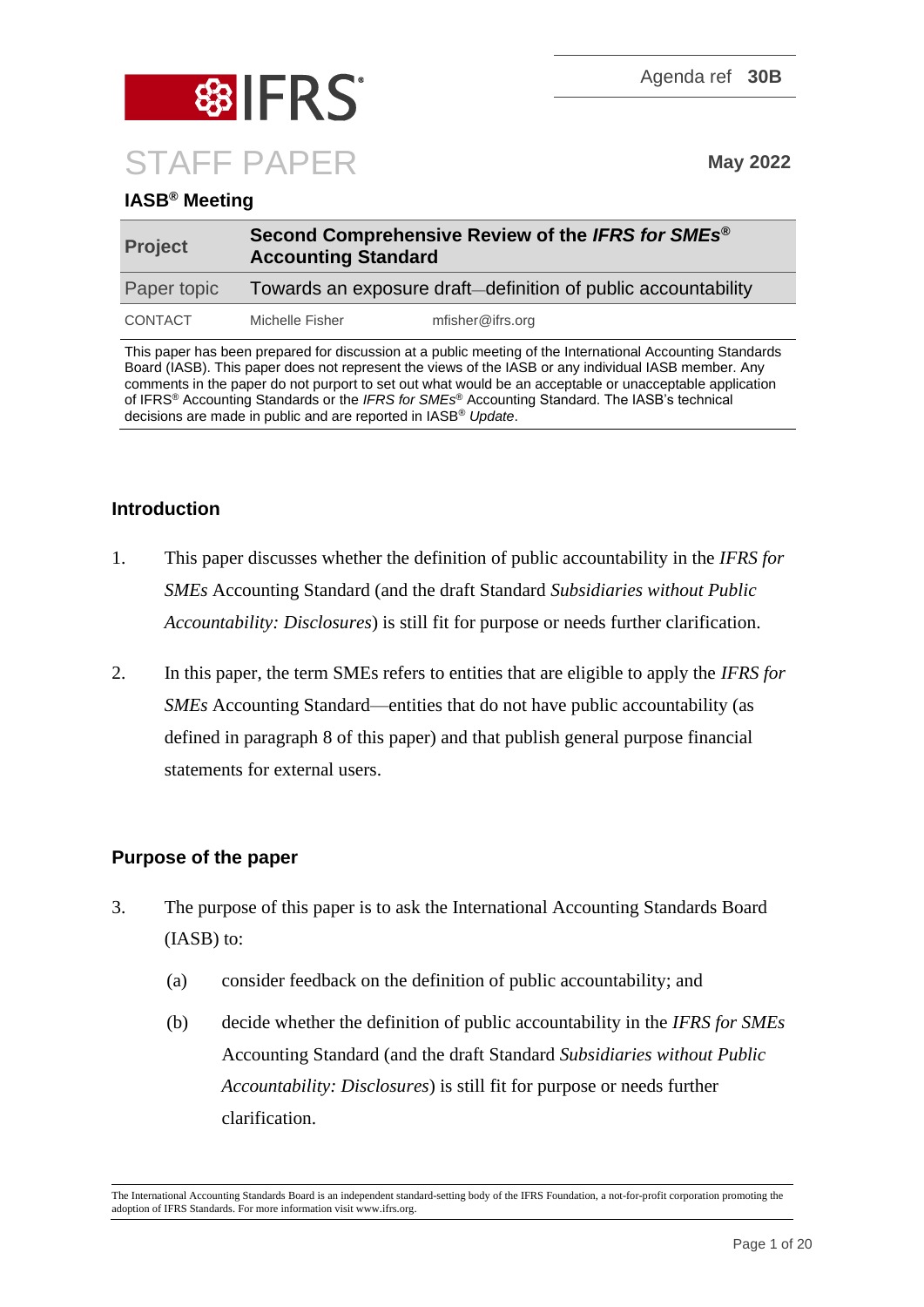4. The description of public accountability in the draft Standard *Subsidiaries without Public Accountability: Disclosures* (see paragraph [20](#page-7-0) of this paper) is the definition and supporting guidance from paragraphs 1.3 and 1.4 of the *IFRS for SMEs*  Accounting Standard. Consequently, any decisions made to clarify the definition of public accountability and supporting guidance would also need to be reflected in that draft Standard.

### **Summary of staff recommendations**

- 5. The staff recommend the IASB should:
	- (a) clarify the definition of public accountability (as described in paragraph [29\(](#page-11-0)a)– (b) of this paper) in the *IFRS for SMEs* Accounting Standard (and also in the Standard *Subsidiaries without Public Accountability: Disclosures*, if the IASB finalises the draft Standard) to improve understanding and avoid specifying how often the entities listed in paragraph 1.3(b) of the *IFRS for SMEs* Accounting Standard hold assets in a fiduciary capacity for a broad group of outsiders as one of their primary businesses;
	- (b) clarify in the Standard *Subsidiaries without Public Accountability: Disclosures*, if finalised, that an intermediate parent assesses its eligibility to use that Standard in its separate financial statements on the basis of its own status without considering whether other group entities have, or the group as a whole has, public accountability, using similar wording to that of paragraph 1.7 of the *IFRS for SMEs* Accounting Standard; and
	- (c) make the guidance on public accountability in Module 1 *[Small and Medium](https://www.ifrs.org/content/dam/ifrs/supporting-implementation/smes/module-01.pdf)[sized Entities](https://www.ifrs.org/content/dam/ifrs/supporting-implementation/smes/module-01.pdf)* (the educational material on Section 1 *Small and Medium-sized Entities* of the *IFRS for SMEs* Accounting Standard) available on the IFRS Foundation website as guidance supporting the Standard *Subsidiaries without Public Accountability: Disclosures*, if finalised.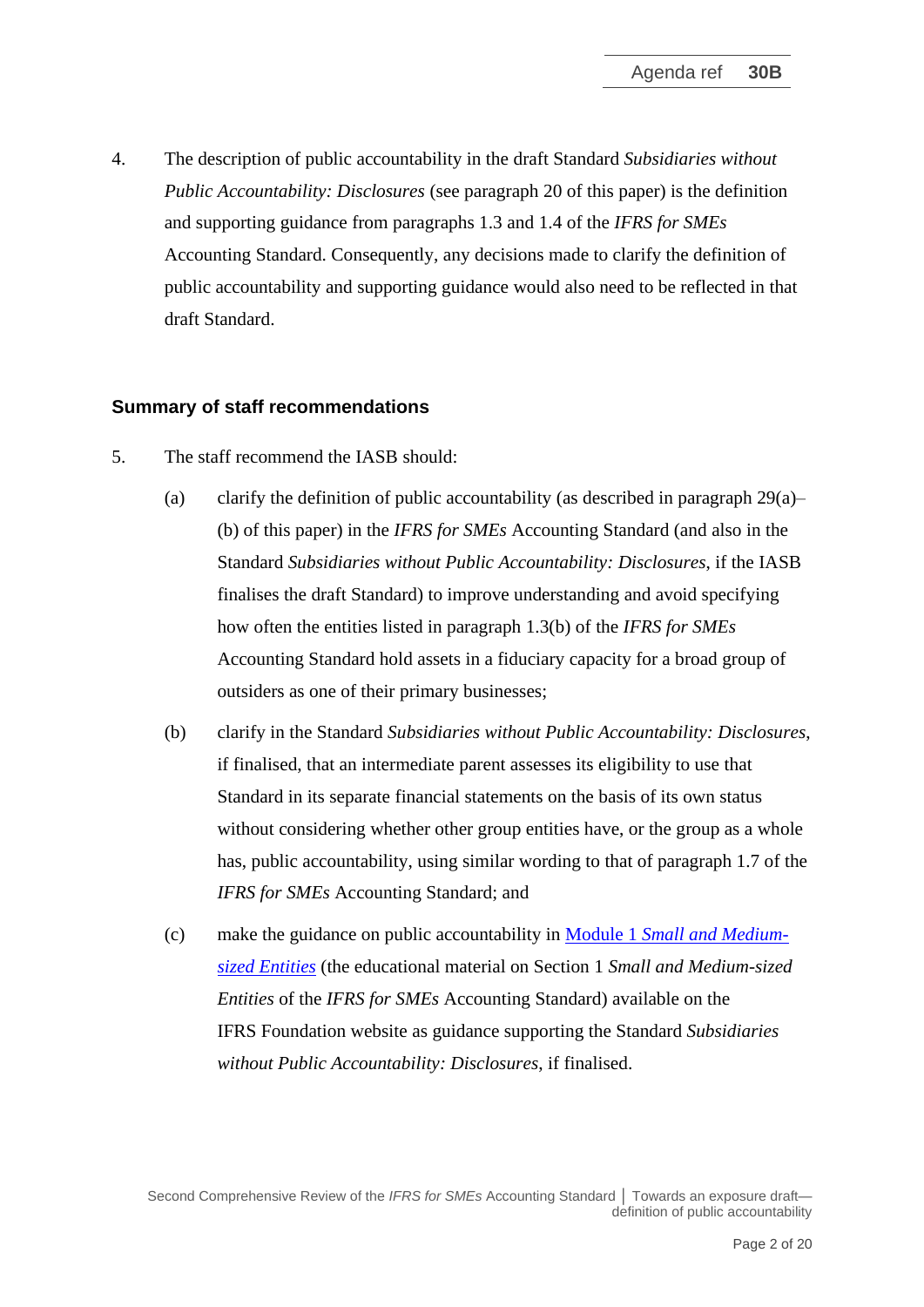# **Structure of this paper**

- 6. This paper is structured as follows:
	- (a) background (paragraphs 7–18 of this paper);
	- (b) recent feedback on the definition of public accountability (paragraphs 19–23 of this paper);
	- (c) staff analysis (paragraphs 24–36 of this paper);
	- (d) staff recommendation and question for the IASB (paragraph 37 of this paper); and
	- (e) Appendix: Extracts from Module 1, the educational material on Section 1 of the *IFRS for SMEs* Accounting Standard).

# **Background**

# *Definition of public accountability*

- 7. In the IASB's judgement the *IFRS for SMEs* Accounting Standard is appropriate for an entity that does not have public accountability.<sup>1</sup>
- <span id="page-2-0"></span>8. Paragraph 1.3 of the *IFRS for SMEs* Accounting Standard state that an entity has public accountability if:<sup>2</sup>
	- (a) its debt or equity instruments are traded in a public market or it is in the process of issuing such instruments for trading in a public market (a domestic or foreign stock exchange or an over-the-counter market, including local and regional markets); or
	- (b) it holds assets in a fiduciary capacity for a broad group of outsiders as one of its primary businesses (most banks, credit unions, insurance companies, securities

<sup>1</sup> Paragraph BC56 of the Basis for Conclusions on the *IFRS for SMEs* Accounting Standard.

<sup>2</sup> Paragraph 1.3 of the *IFRS for SMEs* Accounting Standard (and paragraph 7 of the draft Standard *Subsidiaries without Public Accountability: Disclosures*)*.*

Second Comprehensive Review of the *IFRS for SMEs* Accounting Standard │ Towards an exposure draft definition of public accountability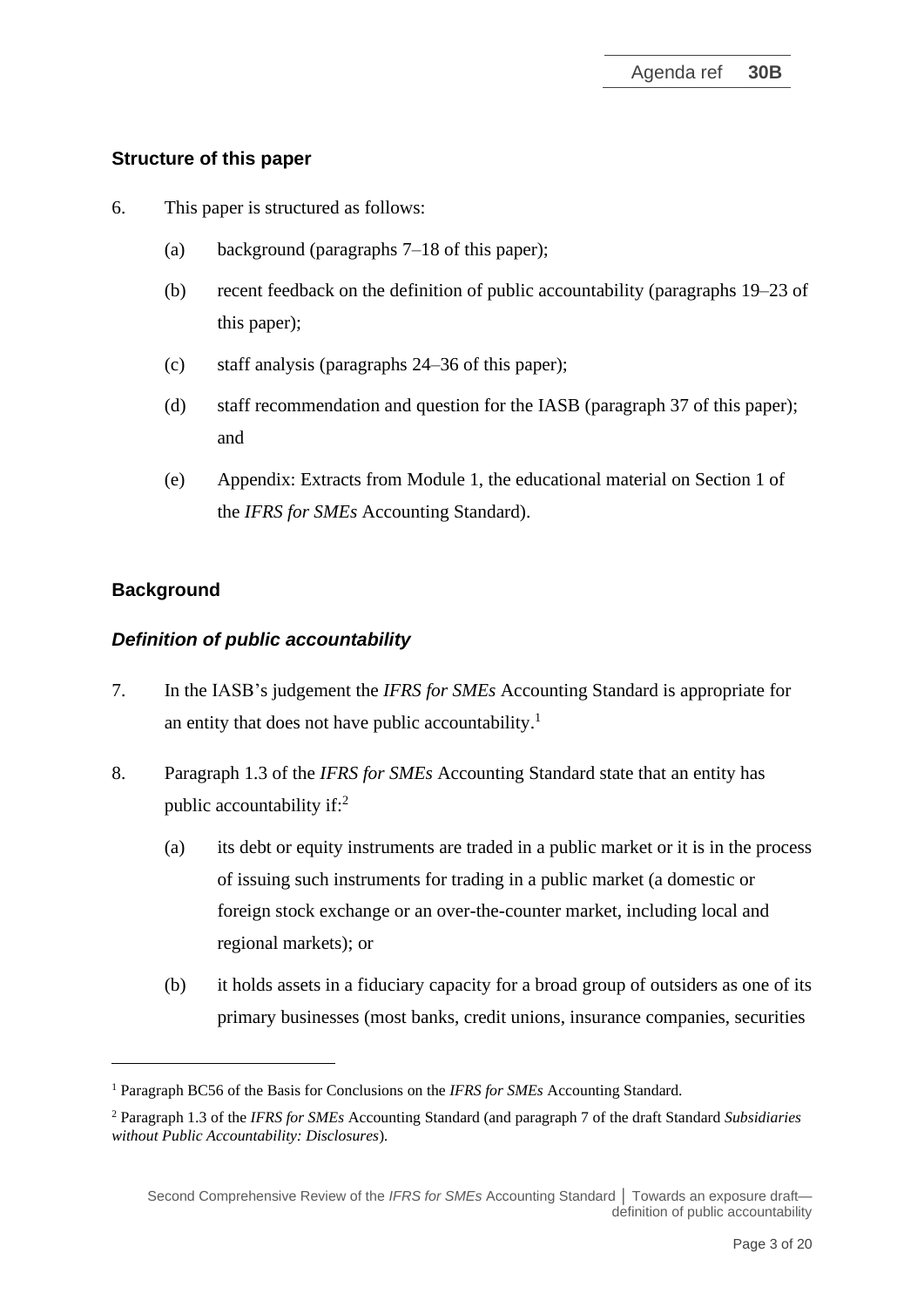brokers/dealers, mutual funds and investment banks would meet this second criterion).

- <span id="page-3-0"></span>9. Paragraph 1.4 of the *IFRS for SMEs* Accounting Standard further clarifies that some entities may also hold assets in a fiduciary capacity for a broad group of outsiders because they hold and manage financial resources entrusted to them by clients, customers or members not involved in the management of the entity. However, if they do so for reasons incidental to a primary business (as, for example, may be the case for travel or real estate agents, schools, charitable organisations, co-operative enterprises requiring a nominal membership deposit and sellers that receive payment in advance of delivery of the goods or services such as utility companies), that does not make them publicly accountable.<sup>3</sup>
- <span id="page-3-1"></span>10. During the development of the *IFRS for SMEs* Accounting Standard, the IASB considered that an entity has public accountability if:<sup>4</sup>
	- (a) there is a high degree of outside interest in the entity from non-management investors or other stakeholders and the existence of a substantial group of stakeholders outside the entity (ie persons other than owner-managers) who have a direct financial interest in or claim against the entity; and
	- (b) the stakeholders in (a) depend primarily on external financial reporting as their means of obtaining financial information about the entity. These stakeholders have a legitimate need for financial information about the entity but lack the power to demand the information for themselves. Financial statements and

<sup>3</sup> Paragraph 1.4 of the *IFRS for SMEs* Accounting Standard (and paragraph 8 of the draft Standard *Subsidiaries without Public Accountability: Disclosures*)*.*

<sup>4</sup> Based on the IASB's preliminary view 3.2 in the 2004 [Discussion Paper](https://www.ifrs.org/content/dam/ifrs/project/ifrs-for-smes-standard-2009/dponsmes.pdf) *Preliminary Views on Accounting Standards for Small and Medium-sized Entities* (see paragraphs 28–30 of that Discussion Paper). In the 2004 Discussion Paper the IASB also initially considered that an entity has public accountability if the entity has an essential public service responsibility because of the nature of its operations. The staff have not included this discussion in this paper because, in response to feedback on the 2004 Discussion Paper, the IASB ultimately concluded that the nature of the users of the financial statements, rather than the nature of the business activity, should determine whether full IFRS Accounting Standards should be required (see paragraphs BC60–BC61 of the Basis for Conclusions on the *IFRS for SMEs* Accounting Standard).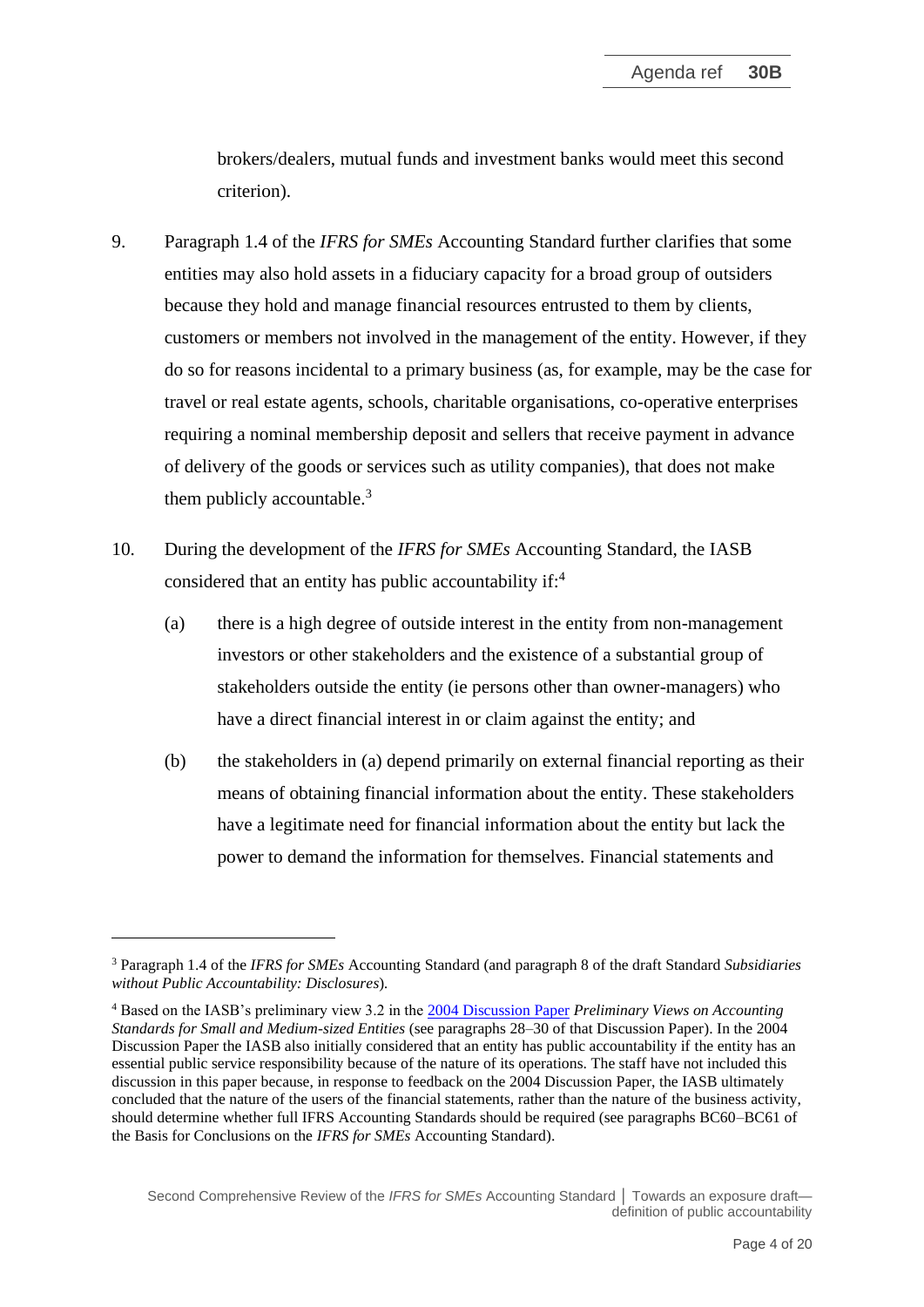other financial reports based on full IFRS Accounting Standards are intended to meet those needs.

- 11. The IASB concluded that, regardless of the size, an entity's decision to enter a public capital market makes it publicly accountable, and it must provide the outside debt and equity investors with a broader range of financial information than may be needed by users of financial statements of entities that obtain capital only from private sources. Public investors often provide longer-term risk capital, but they do not have the power to demand the financial information they might find useful for investment decisionmaking.<sup>5</sup>
- 12. Similarly, a primary business of many banks, insurance companies, securities brokers/dealers, pension funds, mutual funds and investment banks is to hold and manage financial resources entrusted to them by a broad group of clients, customers or members who are not involved in the management of the entities. The IASB concluded that because such an entity acts in a public fiduciary capacity, it is publicly accountable.<sup>6</sup>

# *Clarifications of the definition of public accountability after issuance of the*  **IFRS for SMEs** *Accounting Standard*

## *SMEIG Q&As issued in 2011*

- 13. In 2011, the SME Implementation Group (SMEIG) issued two Q&As providing nonmandatory guidance in response to implementation questions raised on the definition of public accountability:
	- (a) Q&A 2011/02 *Entities that typically have public accountability*. The 2009 *IFRS for SMEs* Accounting Standard identified banks, credit unions, insurance companies, securities brokers/dealers, mutual funds and investment banks as

<sup>5</sup> Paragraph BC58 of the Basis for Conclusions on the *IFRS for SMEs* Accounting Standard.

<sup>6</sup> Paragraph BC59 of the Basis for Conclusions on the *IFRS for SMEs* Accounting Standard.

Second Comprehensive Review of the *IFRS for SMEs* Accounting Standard | Towards an exposure draft definition of public accountability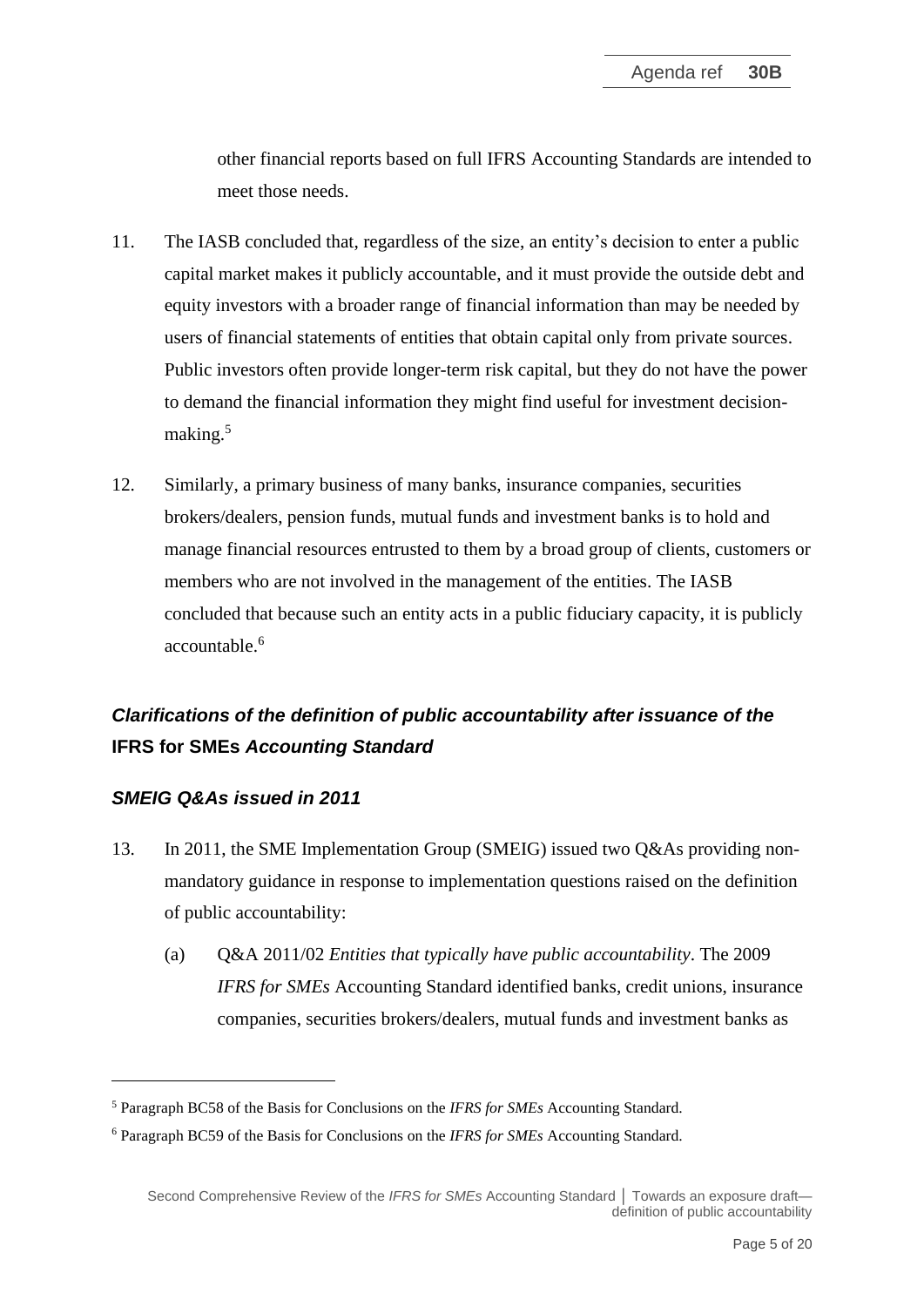examples of the type of entity that 'typically' holds assets in a fiduciary capacity for a broad group of outsiders as a primary business (ie meets the second criterion in the definition of public accountability – see paragraph [8\(](#page-2-0)b) of this paper). Q&A 2011/02 addressed the question of whether 'all' entities of those types should automatically be assumed to have public accountability.

- (b) Q&A 2011/03 *Interpretation of 'traded in a public market' in applying the IFRS for SMEs*. This Q&A addressed the question of how broadly 'traded in a public market' should be interpreted in the first criterion in the definition of public accountability (see paragraph [8\(](#page-2-0)a) of this paper).
- <span id="page-5-0"></span>14. During the first comprehensive review of the *IFRS for SMEs* Accounting Standard  $(2012–2015)$ , the IASB considered whether to incorporate the SMEIG Q&As into the *IFRS for SMEs* Accounting Standard or into its educational materials. For these two Q&A, the IASB decided to:
	- (a) reword the second criterion in the definition of public accountability as follows with the aim of incorporating the SMEIG conclusion in Q&A 2011/02 that the types of entities listed in paragraph 1.3(b) of the *IFRS for SMEs* Accounting Standard are not automatically publicly accountable and hence judgement is required to assess whether those entities have public accountability:
		- 1.3 An entity has public accountability if:
			- (a) …
			- (b) it holds assets in a fiduciary capacity for a broad group of outsiders as one of its primary businesses (most This is typically the case for banks, credit unions, insurance companies, securities brokers/dealers, mutual funds and investment banks will meet this second criterion).
	- (b) include in Module 1 *Small and Medium-sized Entities* the following guidance because the IASB considered this guidance to be educational in nature (see Appendix to this paper):
		- (i) from Q&A 2011/02, examples of circumstances in which an entity of the type listed in paragraph 1.3(b) of the *IFRS for SMEs* Accounting Standard does not have public accountability; and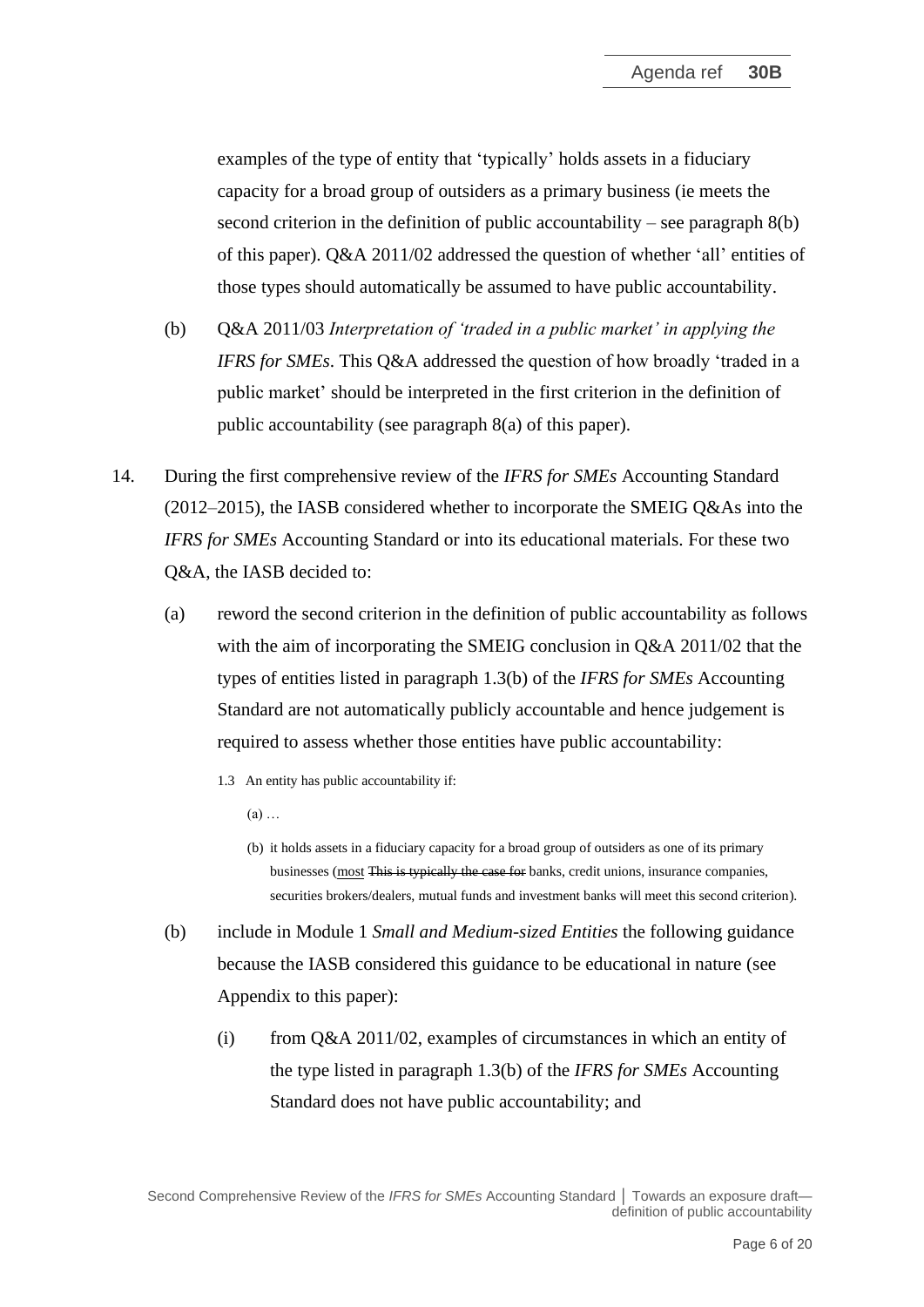(ii)  $Q&A\ 2011/03$  as written.

## *Clarification of the meaning of fiduciary capacity<sup>7</sup>*

- 15. During the first comprehensive review of the *IFRS for SMEs* Accounting Standard, some respondents to the 2012 Request for Information said that the meaning of 'fiduciary capacity' in the definition of public accountability is unclear, because it is a term that has different implications in different jurisdictions. However, respondents generally did not suggest alternative ways of describing public accountability or indicate what guidance would help to clarify the meaning of fiduciary capacity. Consequently, the IASB included a question in the 2013 Exposure Draft *Proposed amendments to the IFRS for SMEs* asking respondents if they are aware of circumstances where the term has created uncertainty or diversity in practice and whether the term needs to be clarified or replaced.
- 16. Most respondents to the 2013 Exposure Draft said that there was no need to clarify or replace the term fiduciary capacity. No respondent provided examples of where the term had resulted in diversity in practice. However, a small number of respondents said that the term had created uncertainty on the implementation of the *IFRS for SMEs*  Accounting Standard in their jurisdictions.
- 17. Some respondents said the IASB should add a definition of fiduciary capacity to the Glossary of the *IFRS for SMEs* Accounting Standard and add examples to illustrate the term 'fiduciary capacity'. However, other respondents said that the meaning of 'fiduciary capacity' is a legal concept and should be left to each jurisdiction to provide additional guidance on its interpretation in that jurisdiction.
- <span id="page-6-0"></span>18. The IASB observed that it would be difficult to provide a definition of the term fiduciary capacity and/or provide guidance that would be applicable in all jurisdictions applying the *IFRS for SMEs* Accounting Standard because of the different legal

<sup>7</sup> Based on paragraphs BC182–BC183 of the Basis for Conclusions on the *IFRS for SMEs* Accounting Standard and Agenda Paper 15A *Feedback from comment letters on the October 2013 ED* of th[e May 2014 IASB](https://www.ifrs.org/content/dam/ifrs/meetings/2014/may/iasb/2015-ifrs-for-smes/ap15a-ifrs-for-smes-feedback-from-comment-letters.pdf)  [meeting.](https://www.ifrs.org/content/dam/ifrs/meetings/2014/may/iasb/2015-ifrs-for-smes/ap15a-ifrs-for-smes-feedback-from-comment-letters.pdf)

Second Comprehensive Review of the *IFRS for SMEs* Accounting Standard │ Towards an exposure draft definition of public accountability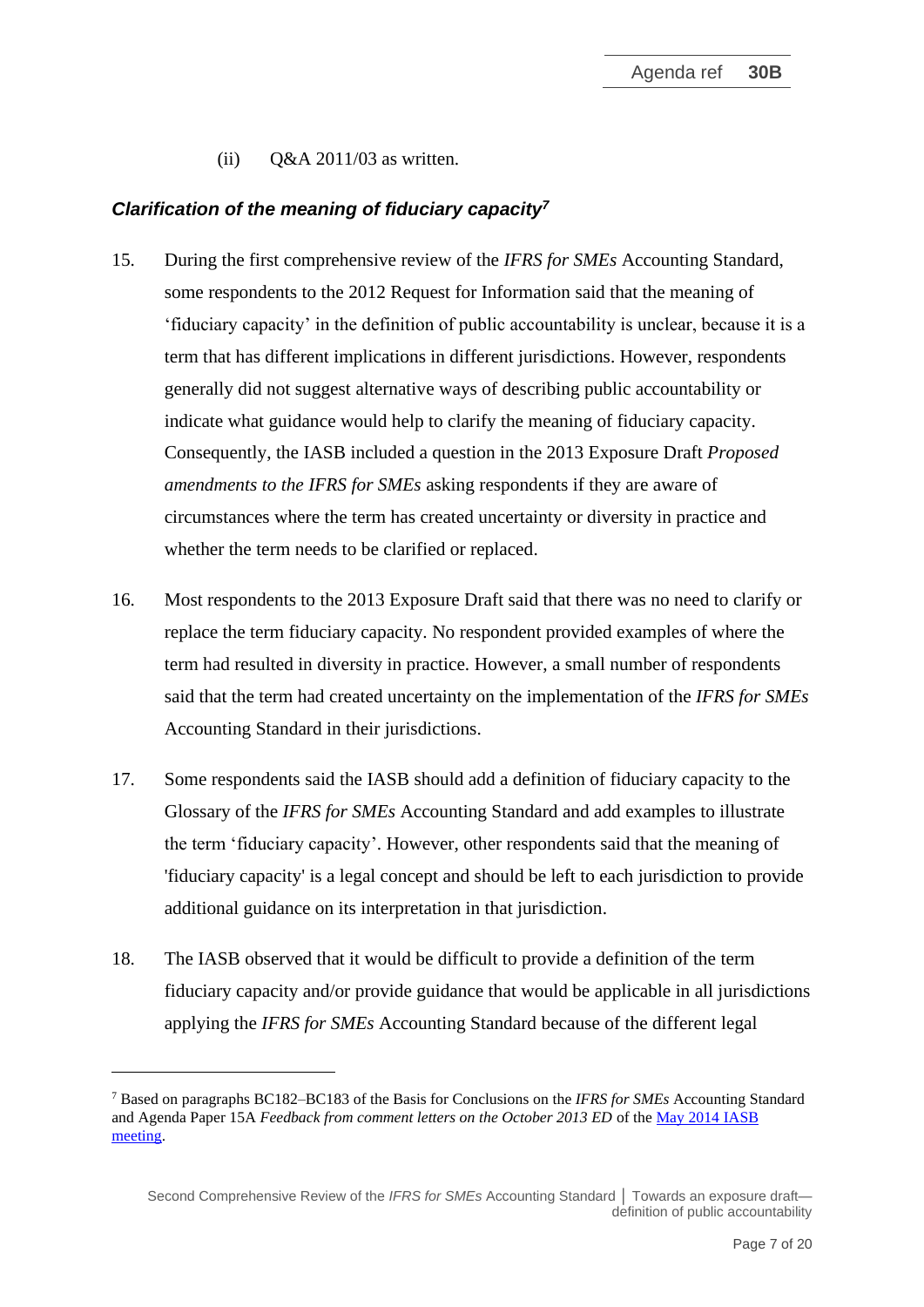requirements and types of entities in different jurisdictions. Furthermore, the IASB noted that local legislative and regulatory authorities, and standard-setters in individual jurisdictions, may be best placed to identify the kinds of entities in their jurisdiction that hold assets in a fiduciary capacity for a broad group of outsiders as a primary business. By this, the IASB does not mean that those authorities and standardsetters are best placed to choose which entities in their jurisdiction meet the criterion in paragraph 1.3(b) of the *IFRS for SMEs* Accounting Standard. Instead, the IASB's intention was to ensure that the definition in paragraph 1.3 is applied consistently in accordance with the intended scope of the *IFRS for SMEs* Accounting Standard in their jurisdiction. Furthermore, the IASB noted that those local authorities and standard-setters are also best placed to decide whether other factors may mean that, in their jurisdiction, full IFRS Accounting Standards may be more for certain SMEs rather than the *IFRS for SMEs* Accounting Standard. Consequently, the IASB decided not to provide guidance on applying the term fiduciary capacity.

### **Recent feedback on the definition of public accountability**

- 19. As noted in Agenda Paper 30A *Towards an exposure draft—scope and name of the IFRS for SMEs Accounting Standard* of this meeting, the IASB did not ask for views on the scope of the *IFRS for SMEs* Accounting Standard in the Request for Information *Comprehensive Review of the* IFRS for SMEs *Standard*, published in January 2020, and only a small number of respondents commented on the definition of public accountability, which is used to describe the scope. These respondents asked for the scope to be widened, in particular to relax or remove the second criterion from the definition of public accountability, rather than commenting on the clarity of the definition itself.
- <span id="page-7-0"></span>20. However, in July 2021, the IASB issued Exposure Draft ED/2021/7 *Subsidiaries without Public Accountability: Disclosures*, which sets out the IASB's proposal for a new IFRS Accounting Standard (draft Standard) that would permit a subsidiary that does not have public accountability to apply reduced disclosure requirements when

Second Comprehensive Review of the *IFRS for SMEs* Accounting Standard | Towards an exposure draft definition of public accountability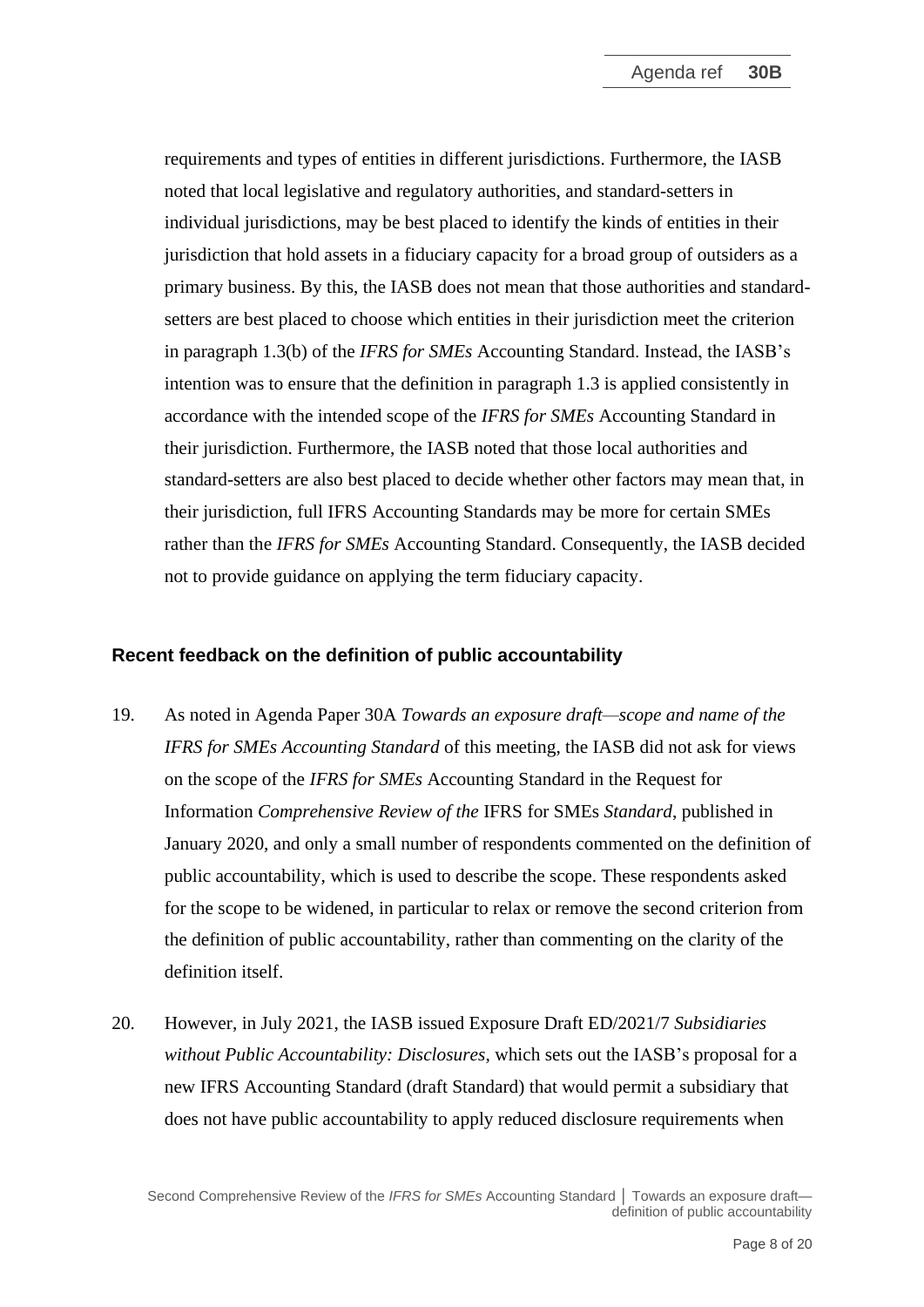applying full IFRS Accounting Standards. The description of public accountability in the draft Standard is based on the definition and supporting guidance in paragraphs 1.3 and 1.4 of the *IFRS for SMEs* Accounting Standard (see paragraphs [8](#page-2-0)[–9](#page-3-0) of this paper). Feedback on the draft Standard indicates there are some concerns about the application of the description of public accountability in the draft Standard. In the light of this feedback, the staff think the IASB should revisit the definition of public accountability in the *IFRS for SMEs* Accounting Standard and the supporting guidance to assess whether it is still fit for purpose or needs clarification.

# *Feedback on the draft Standard* **Subsidiaries without Public Accountability: Disclosures<sup>8</sup>**

### *Feedback from the comment letters*

- 21. Some respondents sought further guidance on the description of 'public accountability':
	- (a) guidance on 'fiduciary capacity':
		- (i) an auditor noted that the IASB has guidance on this term in one of its educational modules supporting the application of the *IFRS for SMEs* Accounting Standard (Module 1). Some entities may be unfamiliar about the existence of this educational material.
		- (ii) some respondents, including insurers and non-insurers, raised concerns about the statement in paragraph 7(b) of the draft Standard that most insurers hold assets in a fiduciary capacity. Some of these respondents asserted that premiums collected belong to the insurance entity in exchange for the promise to compensate the customer if an insured event occurs (for example property and casualty (P&C) insurance

<sup>8</sup> See also [Agenda Paper 31A](https://www.ifrs.org/content/dam/ifrs/meetings/2022/april/iasb/ap31a-feedback-from-comment-letters.pdf) *Feedback from comment letters* of the April 2022 IASB meeting an[d Agenda](https://www.ifrs.org/content/dam/ifrs/meetings/2022/april/iasb/ap31b-subsidiaries-feedback-from-outreach-events-final.pdf)  [Paper 31B](https://www.ifrs.org/content/dam/ifrs/meetings/2022/april/iasb/ap31b-subsidiaries-feedback-from-outreach-events-final.pdf) *Feedback from outreach events* of the April 2022 IASB meeting*.*

Second Comprehensive Review of the *IFRS for SMEs* Accounting Standard | Towards an exposure draft definition of public accountability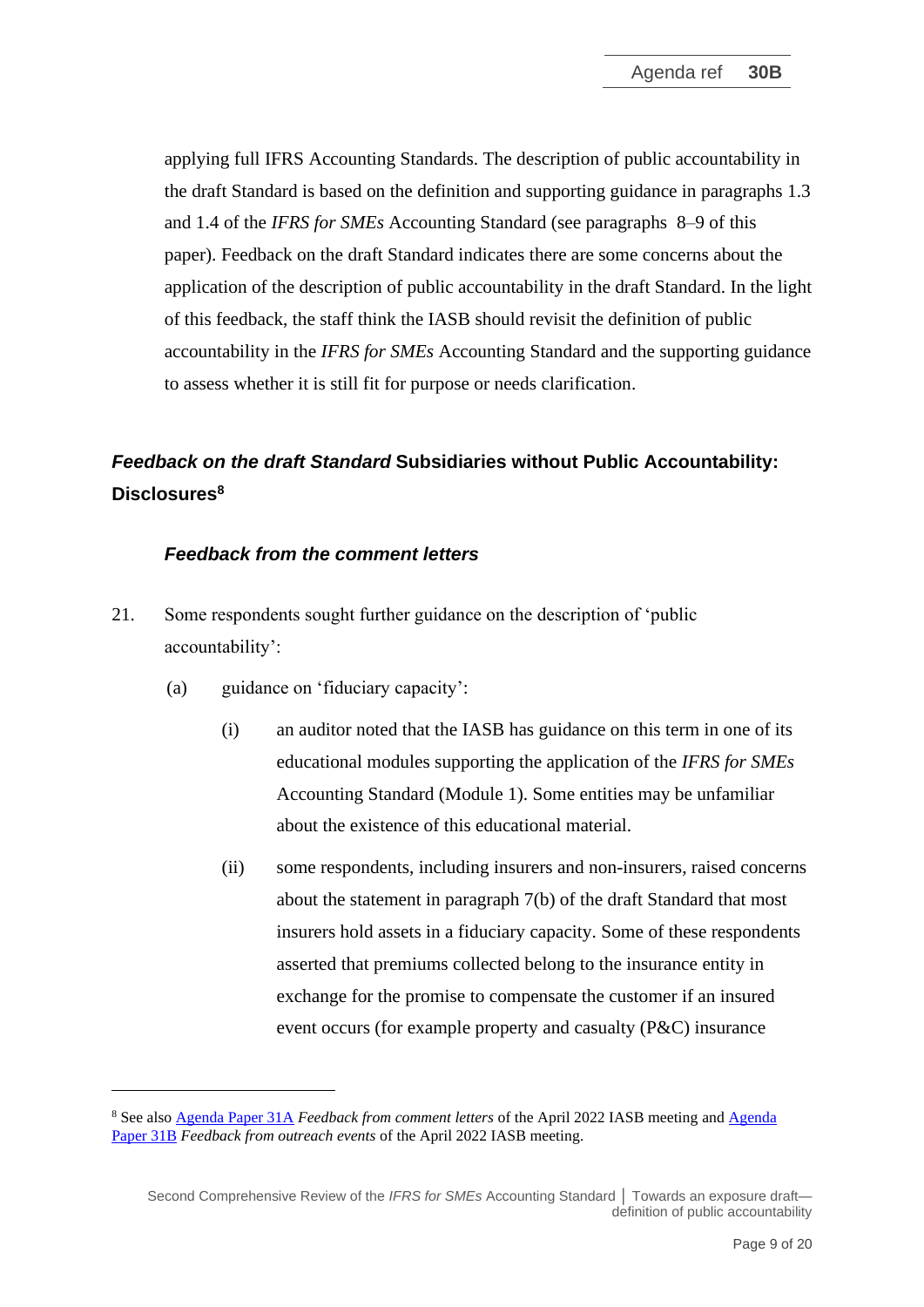contracts). The premiums are not held in a fiduciary capacity by the insurance entity, neither in legal terms nor in economic perspective.

- (b) guidance about 'public market'. For example, a standard-setter noted that many entities now raise funds in alternative markets apart from the traditional public market (stock exchange). For example, some funds are raised through crowdfunding and peer-to-peer financing.
- (c) guidance about how public accountability is assessed if a subsidiary is also a parent and prepares consolidated financial statements (an intermediate parent). Whether it is assessed at the parent entity level (on its own) or at the sub-group level (intermediate parent and its subsidiaries).
- <span id="page-9-0"></span>22. Furthermore, in commenting on the disclosure requirements for insurance contracts, respondents made the following observations:
	- (a) some respondents said that they consider some subsidiaries that issue insurance contracts do not have public accountability, including captive insurers, credit guarantee insurers and P&C insurers.
	- (b) some respondents based in Europe considered unlisted life insurance entities are eligible to apply the draft Standard. These respondents asserted that premiums received are invested at the insurers' own risk with the aim to ensure that the customers' contractual obligations are met whenever specified insured events occur. These respondents observed that this does not mean that insurance entities are holding assets in a fiduciary capacity for their customers.
	- (c) a few respondents said most, if not all, subsidiaries issuing insurance contracts within the scope of IFRS 17 are likely to be considered as having public accountability and therefore not eligible to apply the draft Standard.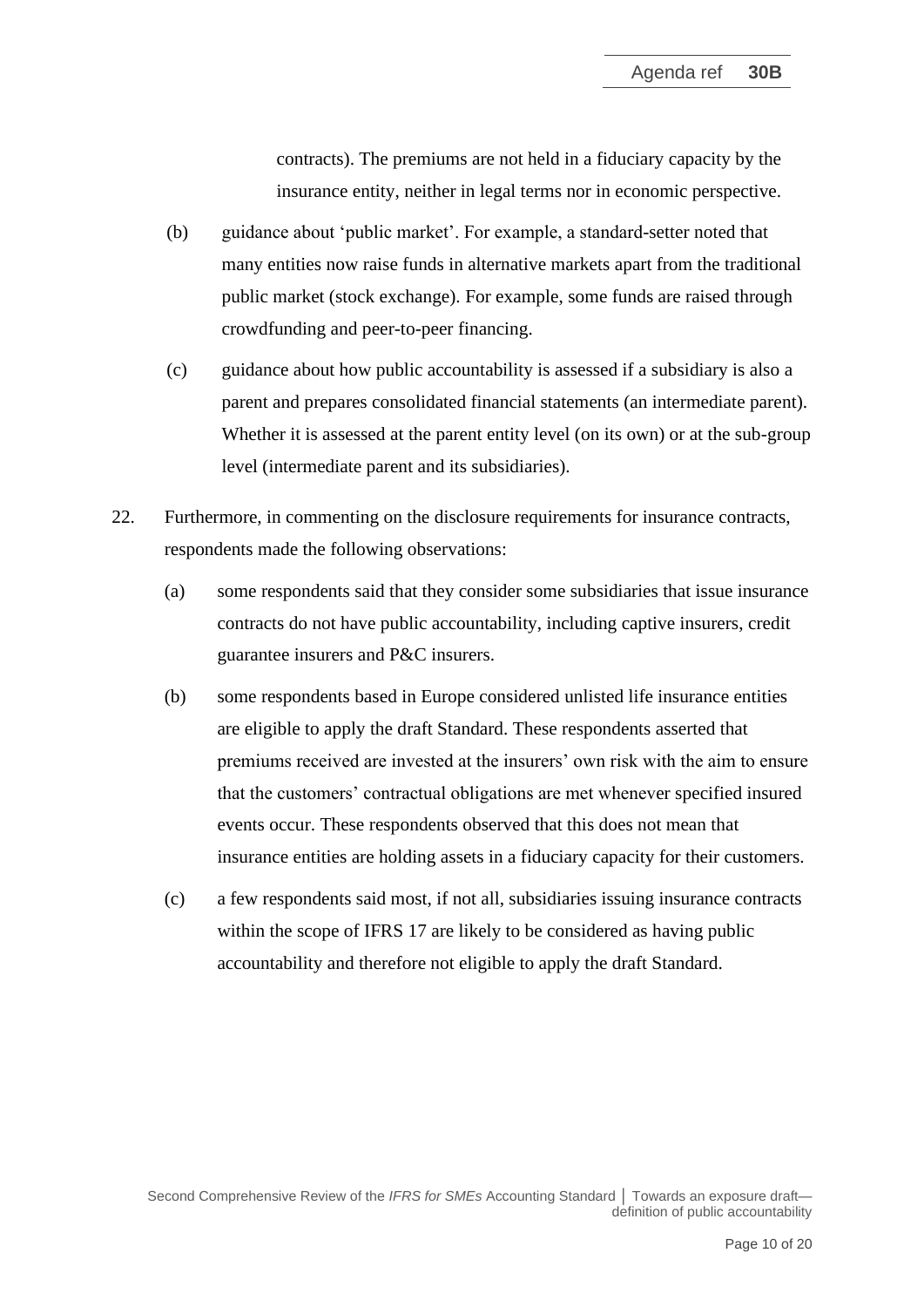### *Feedback from outreach events*

- 23. Some participants to outreach events sought guidance on 'public accountability':
	- (a) guidance about 'public market'. Some participants said that entities raise funds in alternative markets apart from the traditional public market (stock exchange). For example, crowdfunding and peer-to-peer financing. These participants think these alternative markets should be considered as a public market.
	- (b) guidance about 'fiduciary capacity'. Some participants asked for guidance on what constitutes a 'broad group of outsiders' or 'primary business', and also whether an intermediate parent considers the business of its subsidiary when assessing the criteria.

#### **Staff analysis**

- 24. The staff analysis is set out as follows:
	- (a) holding assets in a fiduciary capacity (see paragraphs [25](#page-10-0)[–31](#page-13-0) of this paper);
	- (b) traded in a public market (see paragraphs [32–](#page-13-1)[34](#page-14-0) of this paper); and
	- (c) other guidance (see paragraphs [35](#page-15-0)[–36](#page-15-1) of this paper).

#### *Holding assets in a fiduciary capacity*

<span id="page-10-0"></span>25. Some respondents to the draft Standard *Subsidiaries without Public Accountability: Disclosures* disagreed with the statement in paragraph 7 of that draft Standard (based on paragraph 1.3(b) of the *IFRS for SMEs* Accounting Standard) that 'most' banks, credit unions, insurance companies, securities brokers/dealers, mutual funds and investment banks hold assets in a fiduciary capacity for a broad group of outsiders as a primary business. It was also noted that the legal meaning of fiduciary capacity in some jurisdictions may result in a narrower application than this statement. These concerns were raised mainly in relation to insurance companies.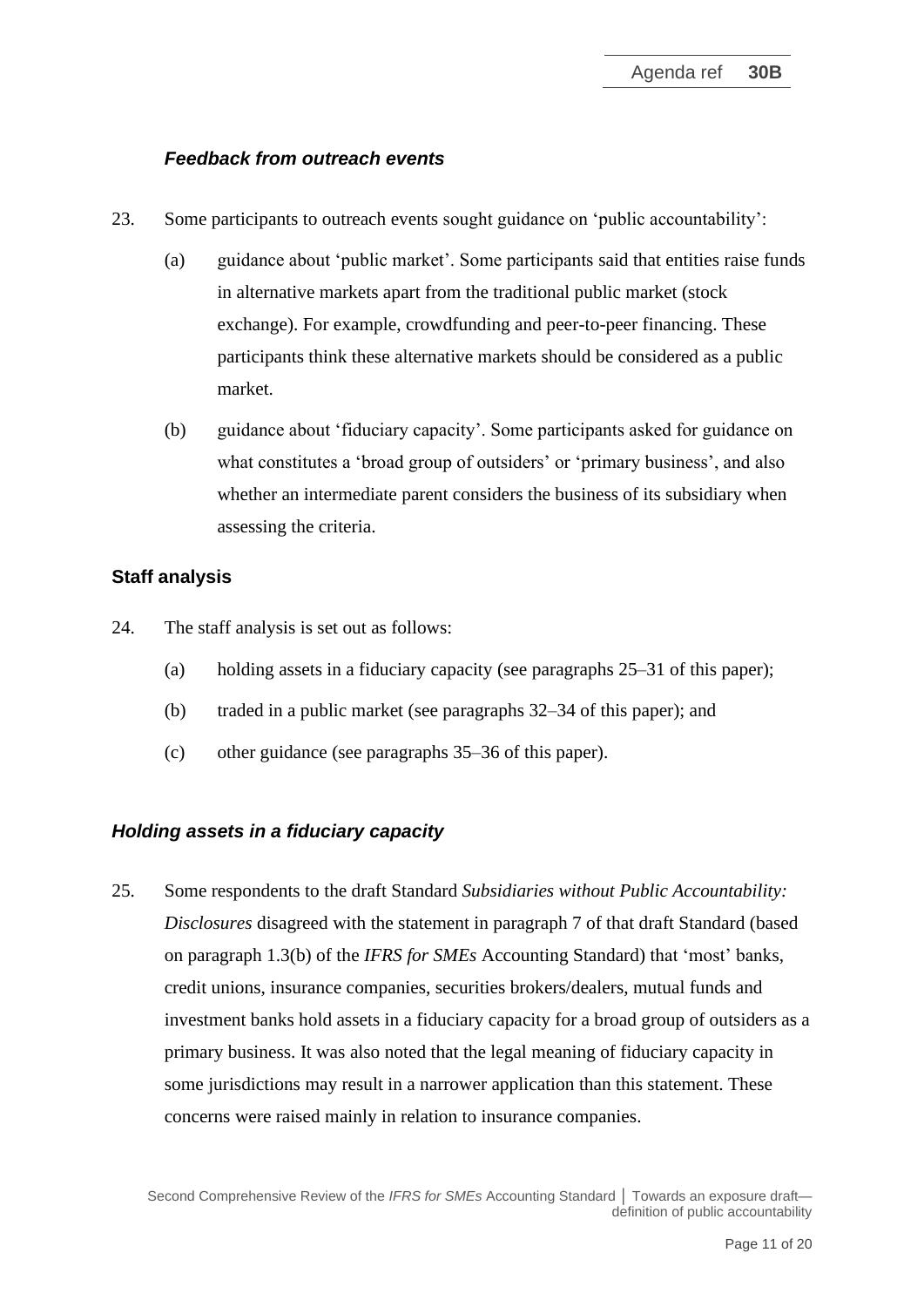- 26. There appear to be two views about whether insurance companies hold assets in a fiduciary capacity:
	- (a) View 1 (expressed by the respondents in paragraph [22](#page-9-0) of this paper): premiums collected by the insurance company in exchange for a contractual promise to indemnify the customer in the case of a future event belong to the insurance company. The premiums are not held and managed in a fiduciary capacity by the insurance entity, neither in legal terms nor in economic perspective.
	- (b) View 2 (expressed by the SMEIG in the Basis for Conclusions accompanying Q&A 2011/02): There is a public interest in the financial reports of all noncaptive insurance companies because:
		- (i) the policyholders risk financial loss (and perhaps ruin) if an insured event occurs and the insurance company is unable to pay the claim.
		- (ii) the policyholders are outsiders who cannot demand information for themselves. That is why—in common with banks, mutual funds, securities brokers and dealers, and other financial institutions insurance companies are regulated.
- 27. The staff observe that those that hold View 1 may think paragraph 1.3(b) of the *IFRS for SMEs* Accounting Standard should state 'some' rather than 'most' insurance companies meet the second criterion in the definition of public accountability. However, those that hold View 2 may think most insurance companies would meet that second criterion.
- 28. The staff think that the *IFRS for SMEs* Accounting Standard was developed in line with View 2, based on the IASB's preliminary view in paragraph [10](#page-3-1) of this paper and because the *IFRS for SMEs* Accounting Standard does not include specific requirements for insurance contracts or complex financial instruments and consequently, may not be suitable for more complex financial institutions.
- <span id="page-11-0"></span>29. Nevertheless, the staff do not think specifying how often entities listed in paragraph 1.3(b) of the *IFRS for SMEs* Accounting Standard hold assets in a fiduciary capacity

Second Comprehensive Review of the *IFRS for SMEs* Accounting Standard | Towards an exposure draft definition of public accountability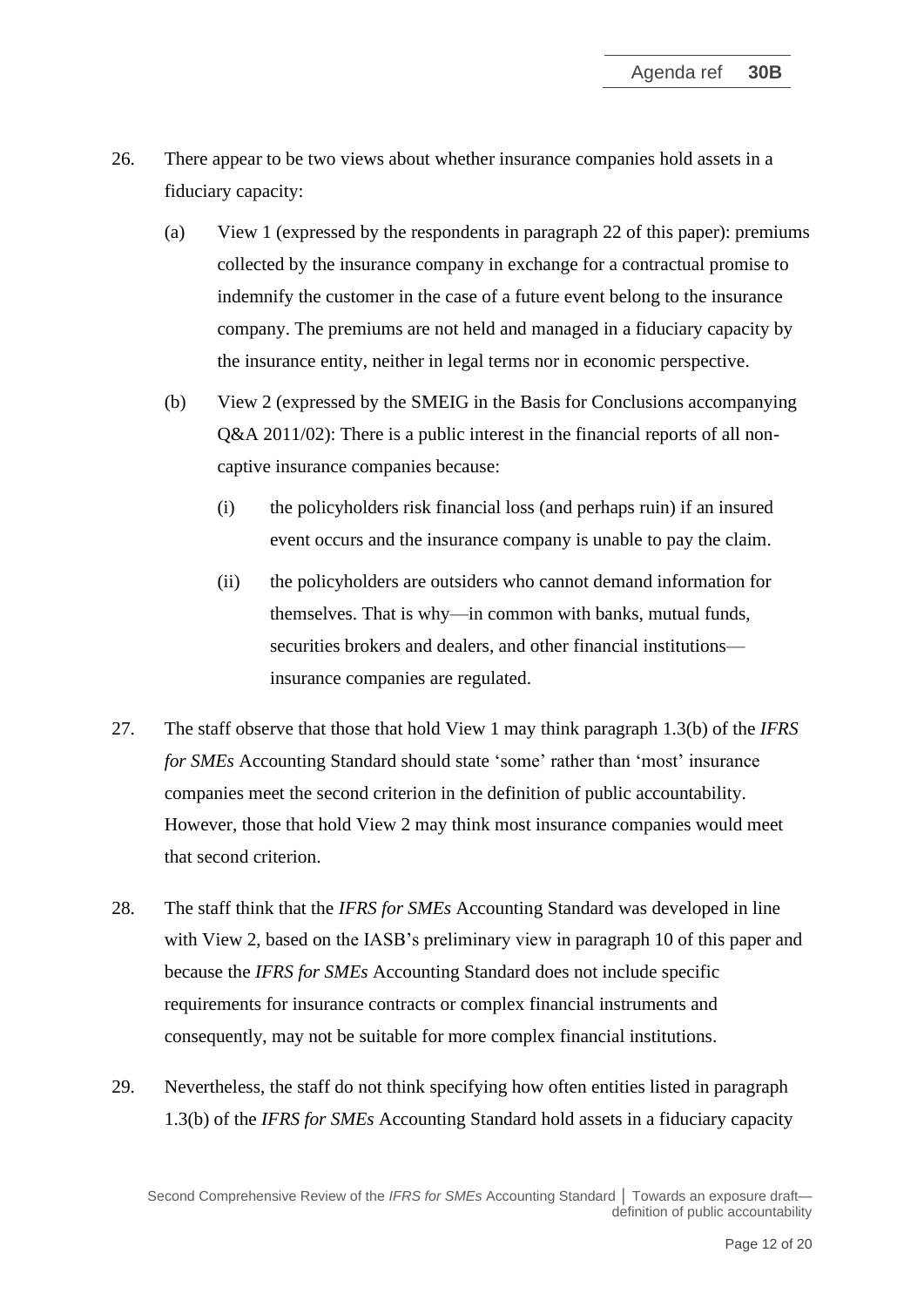for a broad group of outsiders as one of their primary businesses is helpful within the definition of public accountability. Instead, the staff think it would be better to clarify why those entities are often considered to have public accountability. Consequently, the staff recommend the following clarifying amendments to the *IFRS for SMEs* Accounting Standard (and hence also to the draft Standard *Subsidiaries without Public Accountability: Disclosures*, if finalised):

(a) amend the statement in paragraph 1.3(b) of the *IFRS for SMEs* Accounting Standard as follows:

(for example, most banks, credit unions, insurance companies, securities brokers/dealers, mutual funds and investment banks often would meet this second criterion)

(b) include the following guidance (considering paragraph [10](#page-3-1) of this paper) in Section 1 of the *IFRS for SMEs* Accounting Standard (and in the draft Standard, if finalised) to supplement the definition of public accountability to enable jurisdictions to better understand the basis for the definition of public accountability and apply that definition appropriately and consistently:

Characteristics of an entity with public accountability:

- (a) there is a high degree of outside interest in the entity and the existence of a broad group of primary users of the entity's financial statements (existing and potential investors, lenders and other creditors) outside the entity (other than owner-managers) who have a direct financial interest in or significant claim against the entity.
- (b) the primary users in (a) depend primarily on external financial reporting as their means of obtaining financial information about the entity. These primary users have a legitimate need for financial information about the entity but lack the power to demand the information for themselves. Financial statements and other financial reports based on full IFRS Accounting Standards are intended to meet those needs.
- 30. The staff do not recommend the IASB should try to develop a definition of fiduciary capacity or change the existing definition of public accountability. The staff continue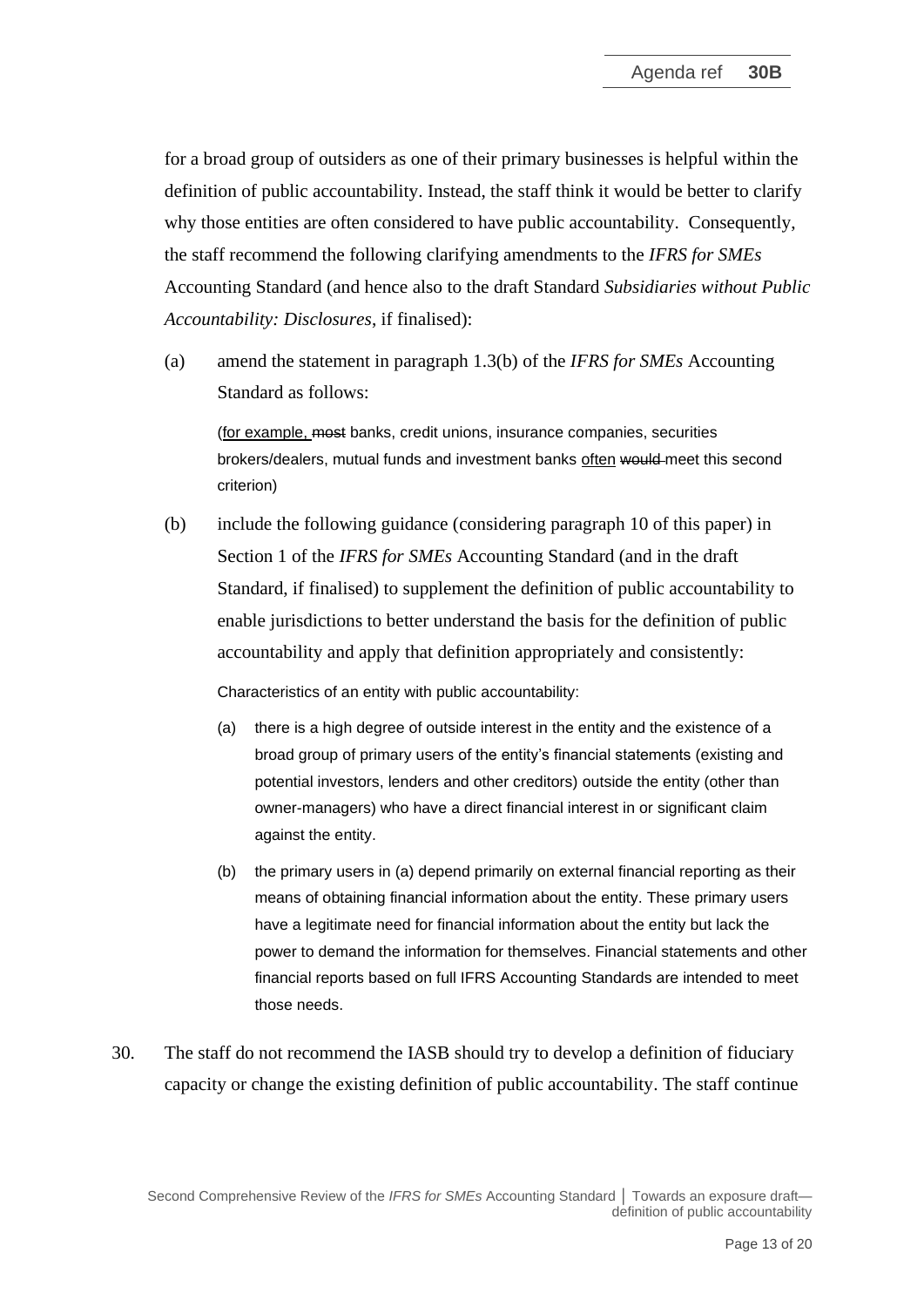to support the IASB's observations in paragraph [18](#page-6-0) of this paper (and paragraph BC183 of the Basis for Conclusions on the *IFRS for SMEs* Accounting Standard) that:

- (a) it would be difficult to develop guidance on the definition of 'fiduciary capacity' that would be applicable, translatable and transferable across all jurisdictions applying the *IFRS for SMEs* Accounting Standard because of the different legal requirements and types of entities in different jurisdictions; and
- (b) authorities and standard-setters in individual jurisdictions are best placed to identify the types of entities in their jurisdiction that have public accountability and to decide whether other factors may mean that, in their jurisdiction, full IFRS Accounting Standards may be more suitable for certain entities than the *IFRS for SMEs* Accounting Standard.
- <span id="page-13-0"></span>31. The staff also note that the *IFRS for SMEs* Accounting Standard is an established Standard in many jurisdictions. Consequently, including a definition of fiduciary capacity or changing the definition of public accountability in the Standard now could create problems in jurisdictions that have already determined which types of entities in that jurisdiction have public accountability, if this is not consistent with any new definition.

# *Traded in a public market*

<span id="page-13-1"></span>32. Some respondents to the draft Standard *Subsidiaries without Public Accountability: Disclosures* asked for guidance on whether alternative markets, such as crowdfunding and peer-to-peer financing, should be considered as a public market in the first criterion of the definition of public accountability (see paragraph [8\(](#page-2-0)a) of this paper). The staff observe that the definition of public accountability notes that a public market includes 'a domestic or foreign stock exchange or an over-the-counter market, including local and regional markets', ie public market should be interpreted wider than the traditional public market (stock exchange).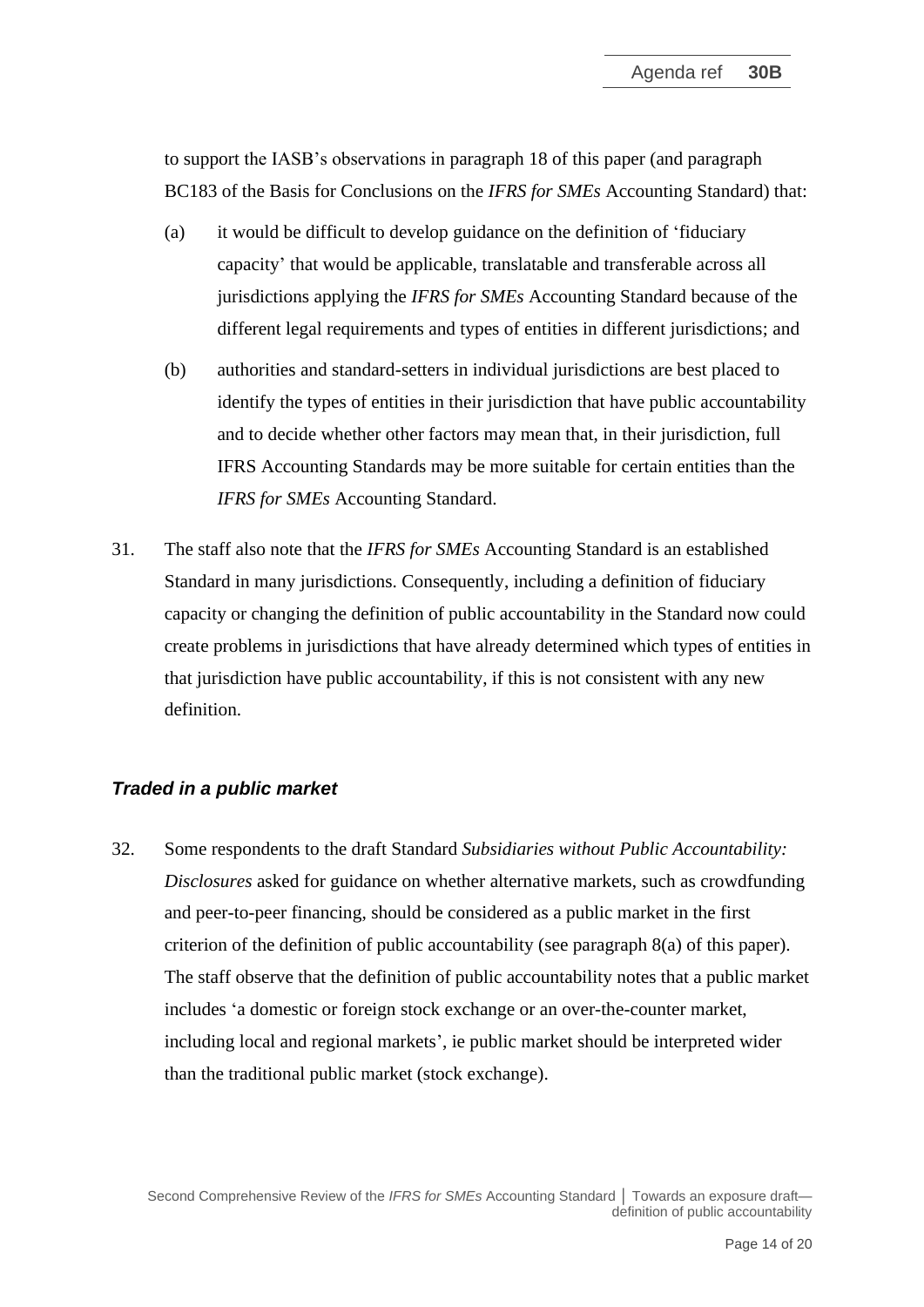33. Q&A 2011/03 provided further guidance on how widely 'traded in a public market' should be interpreted and notes that:

> A 'public market' is not restricted to recognised and/or regulated stock exchanges. It includes all markets that bring together entities that seek capital and investors who are not involved in managing the entity. For a market to be public it must be accessible by a broad group of outsiders.

> For example, in some countries over-the-counter shares have a quoted price, but the market has no facility for trading and so buyers and sellers deal with each other directly. This would not constitute trading in a public market. However, if trading occurs only occasionally in a public market, even only a few times a year, this would constitute trading.

<span id="page-14-0"></span>34. The staff think this request for guidance may have arisen on the draft Standard because the respondents are either not aware of the educational modules on the *IFRS for SMEs* Accounting Standard, which include the guidance from Q&A 2011/03, or not aware that the guidance in those modules would also be relevant to the description of public accountability in the draft Standard.<sup>9</sup> The staff think the guidance from Q&A 2011/03 is better retained as separate educational guidance (as decided by the IASB during the first comprehensive review – see paragraph [14](#page-5-0) of this paper) rather than including it in the *IFRS for SMEs* Accounting Standard or the draft Standard (if finalised) for similar reasons to paragraph [31](#page-13-0) of this paper. However, the staff think the relevant guidance on public accountability in Module 1 *Small and Medium-sized Entities* (the educational material on Section 1 of the *IFRS for SMEs* Accounting Standard) should be made more accessible on the IFRS Foundation website for entities applying the draft Standard (for example, by issuing that material as educational material on the draft Standard) because those entities should not be expected to look to the educational material on the *IFRS for SMEs* Accounting Standard.

<sup>9</sup> These modules are available on the IFRS Foundation website: IFRS - [IFRS for SMEs modules \(English](https://www.ifrs.org/supporting-implementation/supporting-materials-for-the-ifrs-for-smes/modules/sme-modules-english/)  [language\)](https://www.ifrs.org/supporting-implementation/supporting-materials-for-the-ifrs-for-smes/modules/sme-modules-english/)

Second Comprehensive Review of the *IFRS for SMEs* Accounting Standard │ Towards an exposure draft definition of public accountability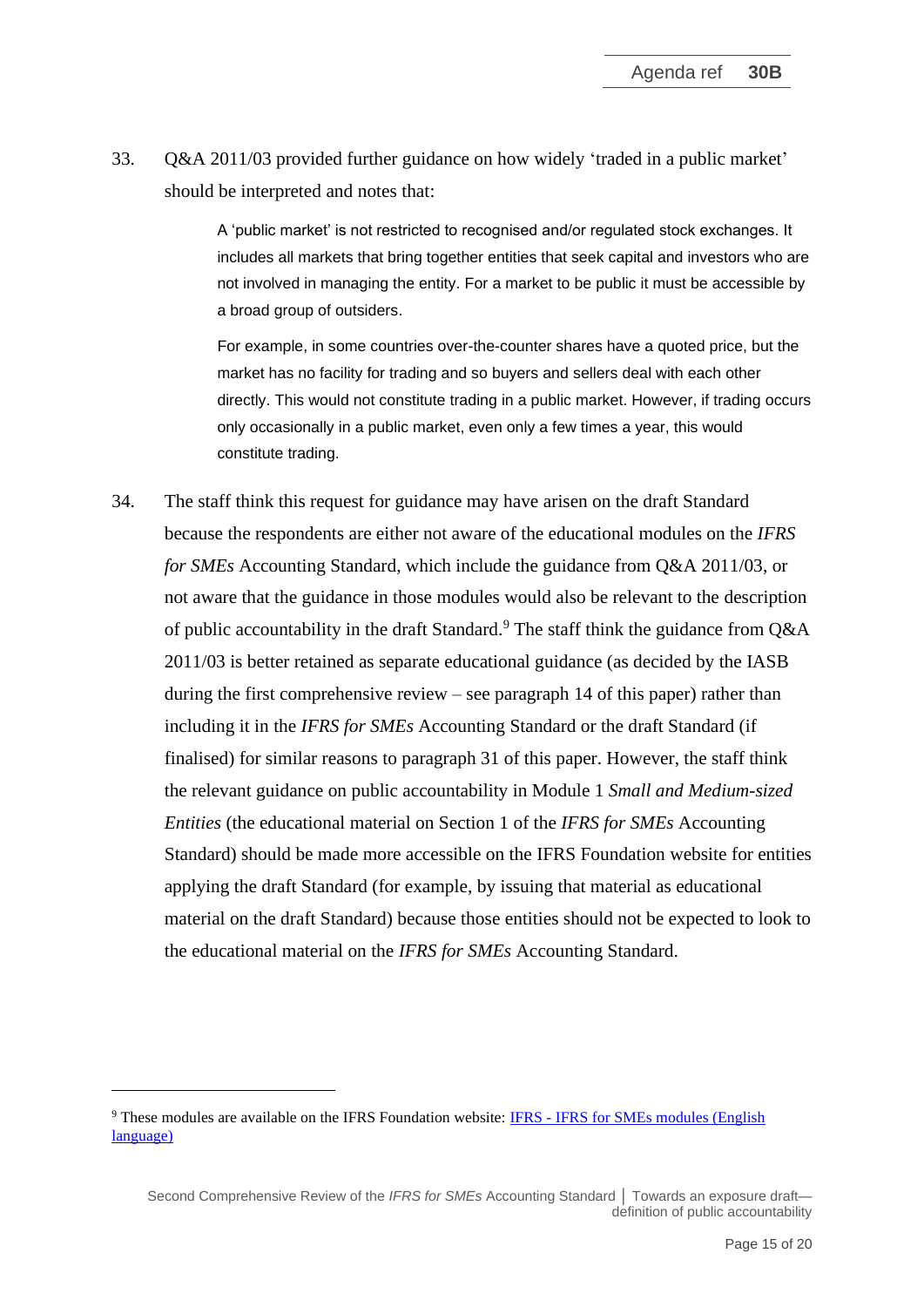#### *Other guidance*

- <span id="page-15-0"></span>35. Some respondents to the draft Standard *Subsidiaries without Public Accountability: Disclosures* asked for guidance on what constitutes a 'broad group of outsiders' or 'primary business' in the second criterion in the definition of public accountability. The staff observe that guidance on these terms is provided through illustrative examples in Module 1 *Small and Medium-sized Entities*, which include those examples from Q&A 2011/03. Therefore, as noted in paragraph [34](#page-14-0) of this paper, the staff think that these concerns can be addressed by making that educational material more accessible to entities applying the draft Standard*,* if finalised.
- <span id="page-15-1"></span>36. Some respondents to the draft Standard asked for guidance about how public accountability is assessed if a subsidiary is also a parent and prepares consolidated financial statements (an intermediate parent). Paragraph 1.7 of the *IFRS for SMEs* Accounting Standard explains how public accountability is assessed by a parent entity in its separate financial statements, and clarifies that the parent entity might not have public accountability on the basis of its own status even if the group of entities controlled by the parent has public accountability considered as a whole. Therefore, these requests for guidance could be addressed by including a similar paragraph, tailored to only refer to intermediate parent companies (parent companies that are also subsidiaries), in the Standard *Subsidiaries without Public Accountability: Disclosures*, if finalised. For example:

An intermediate parent assesses its eligibility to apply this Standard in its separate financial statements on the basis of its own status without considering whether other group entities have, or the group as a whole has, public accountability. If a parent entity by itself does not have public accountability, it may present its separate financial statements in accordance with this Standard, even if it is not eligible to present its consolidated financial statements in accordance with this Standard.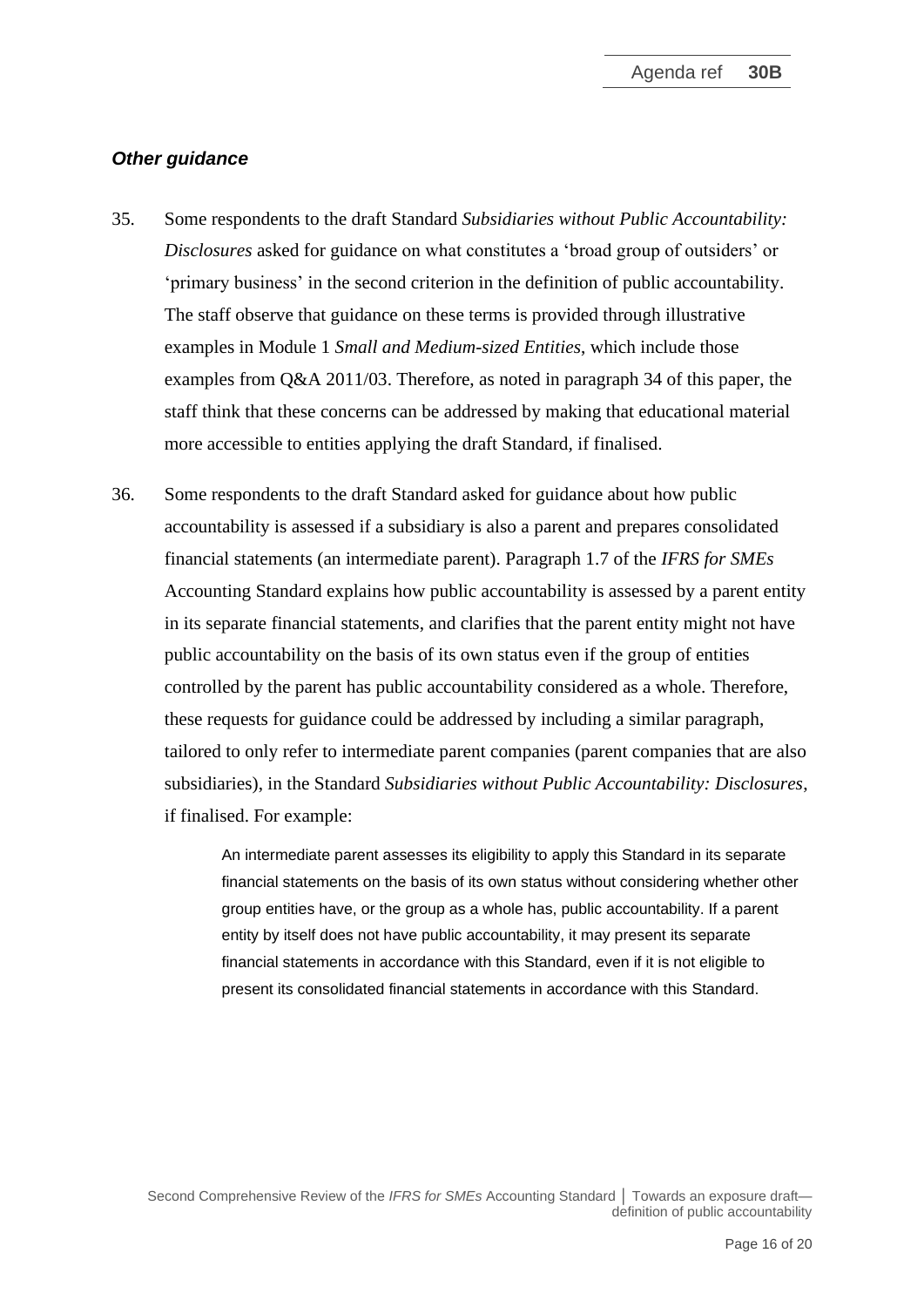## **Staff recommendations and question for the IASB**

- <span id="page-16-0"></span>37. The staff recommend the IASB should:
	- (a) clarify the definition of public accountability (as described in paragraph 29(a)– (b) of this paper) in the *IFRS for SMEs* Accounting Standard (and also in the Standard *Subsidiaries without Public Accountability: Disclosures,* if the IASB finalises the draft Standard) to improve understanding and avoid specifying how often the entities listed in paragraph 1.3(b) of the *IFRS for SMEs* Accounting Standard hold assets in a fiduciary capacity for a broad group of outsiders as one of their primary businesses;
	- (b) clarify in the Standard *Subsidiaries without Public Accountability: Disclosures,* if finalised, that an intermediate parent assesses its eligibility to use that Standard in its separate financial statements on the basis of its own status without considering whether other group entities have, or the group as a whole has, public accountability, using similar wording to that of paragraph 1.7 of the *IFRS for SMEs* Accounting Standard; and
	- (c) make the guidance on public accountability in Module 1 *Small and Mediumsized Entities* (the educational material on Section 1 of the *IFRS for SMEs* Accounting Standard) available on the IFRS Foundation website as guidance on the Standard *Subsidiaries without Public Accountability: Disclosures*, if finalised.

## **Question for the IASB**

Does the IASB agree with the staff recommendations in paragraph [37](#page-16-0) of this paper?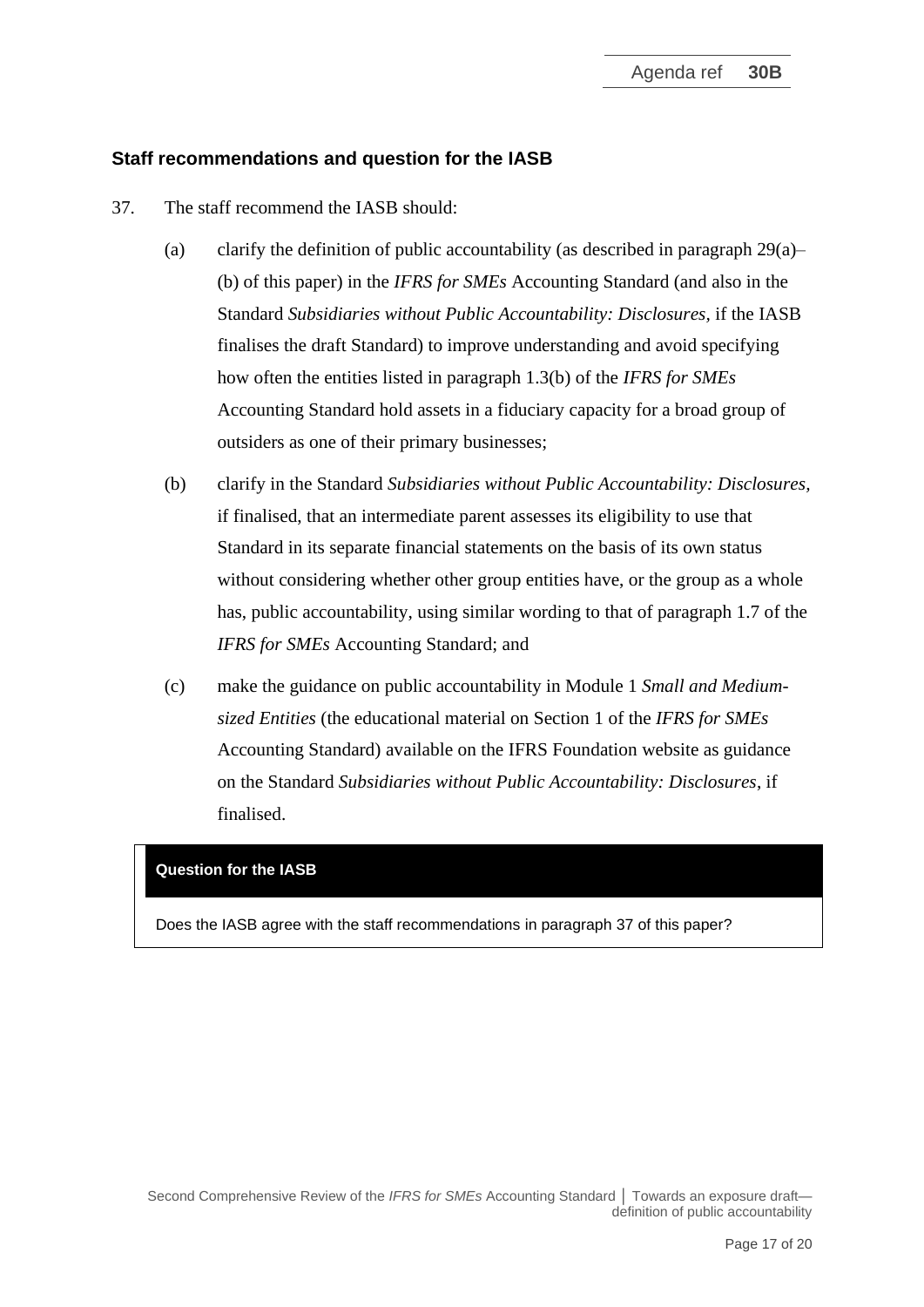#### **Appendix**

#### **Extracts from the educational material on Module 1** *Scope of the* **IFRS for SMEs** *Accounting Standard*

#### *Extract 1 Public Accountability*

#### *Extract taken from Module 1 educational material that incorporates examples from Q&A*

#### *2011/02 Entities that typically have public accountability.*

#### **Financial institutions**

In most cases, financial institutions are regulated by laws and government agencies. A primary business of most banks, insurance companies, securities brokers/dealers, pension funds, mutual funds and investment banks is to hold and manage financial resources entrusted to them by a broad group of clients, customers or members who are not involved in the management of the entities. Because such an entity acts in a public fiduciary capacity, it is publicly accountable. The IFRS for SMEs Standard prohibits such an entity's financial statements from being described as conforming to it (see paragraph 1.5).

In limited circumstances an investment entity or insurance company may not have public accountability. Examples could include:

- Captive insurance subsidiaries. A captive insurance company is typically an insurance company that insures only the risks of a single entity (often its parent company) or only the risks of entities within the same group of entities as the captive insurance company (such as fellow subsidiaries or parent entities). Where this is the case, the captive insurance company holds assets in a fiduciary capacity only for other group entities, which would not be considered a broad group of outsiders. Consequently, the captive insurance subsidiary is not publicly accountable, and the group will not be publicly accountable solely as a result of the captive insurance subsidiary.
- Investment funds with only a few participants. Mutual funds and similar institutions, such as unit trusts, undertakings for collective investments in

transferable securities (UCITS), and other professionally managed collective investment programmes, typically take investment funds from the general public. Doing so makes those entities publicly accountable. However, if an entity holds and manages financial resources for only a few investors, or only for investors that are not considered to be outsiders (for example, the investors all participate in the investment decisions), then this would not constitute a broad group of outsiders. Examples of entities that are not holding assets in a fiduciary capacity for a broad group of outsiders include:

- a venture capital fund with a few investors all of whom are directly involved in the fund's investment and management decisions;
- a pooled investment fund whose participants are limited to a parent, its subsidiaries and a few of its associates/joint venture; and
- a pooled investment fund, closed to the general public and with only a few specifically selected participants.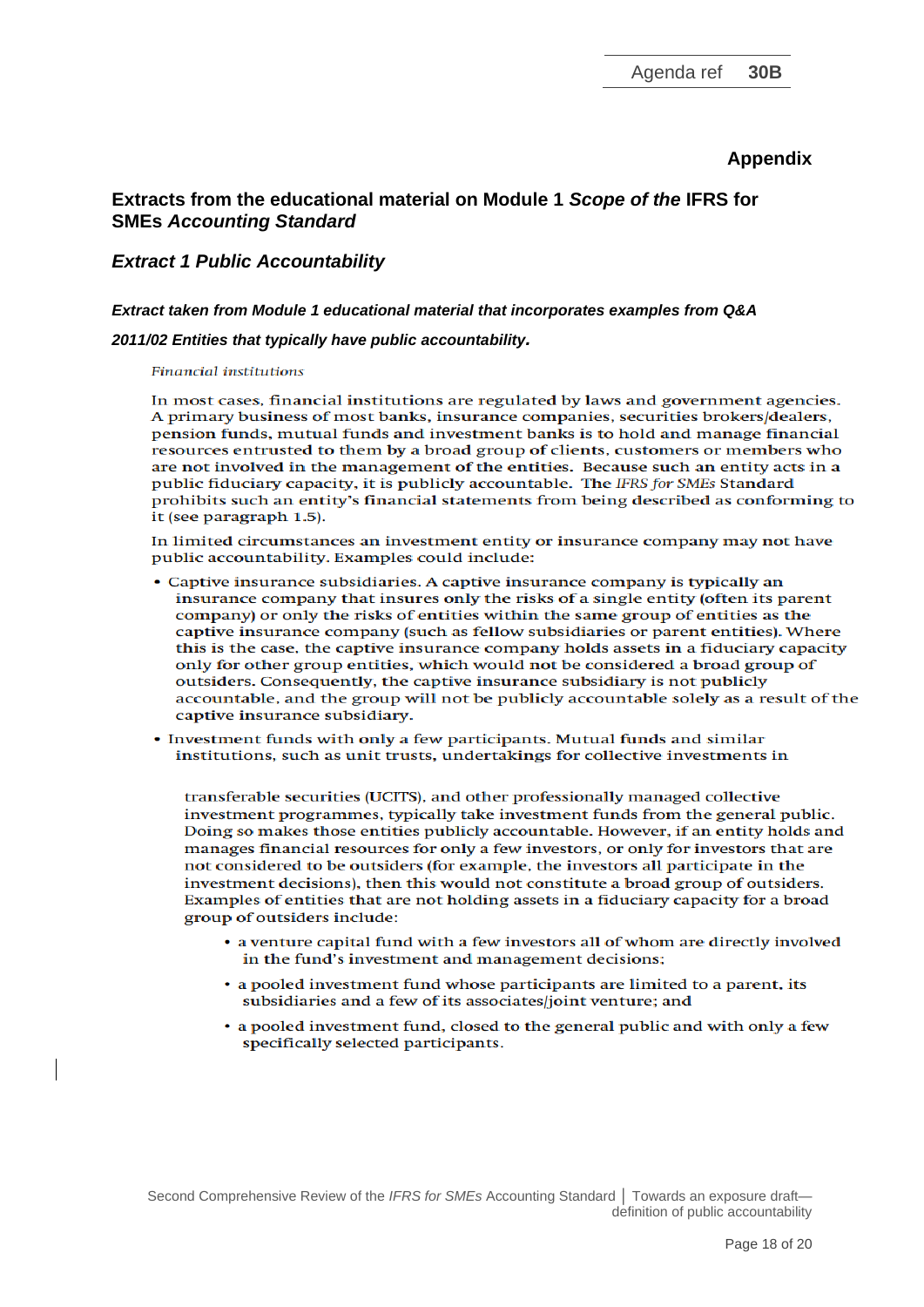## *Extract 2 Traded in a public market*

*Extract from Module 1: educational material that incorporates Q&A 2011/03 Interpretation of 'traded in a public market' in applying the IFRS for SMEs*

#### Q&A 2011/03 - Interpretation of 'traded in a public market' in applying the IFRS for **SMEs**

As part of the 2012 Comprehensive Review of the IFRS for SMEs Standard the Board decided that the then existing Q&As should be deleted, with the content either incorporated into the IFRS for SMEs Standard or IFRS Foundation education material. Q&A 2011/3 was not incorporated into the IFRS for SMEs Standard, and only a summary is presented.

#### Issue

How broadly should 'traded in a public market' be interpreted in the definition of public accountability? For example in Europe does it include only those markets that are defined as 'regulated markets' for the purpose of EU accounting regulations or does it also include other markets such as growth share markets and over-the-counter markets? In addition, would a listing of convenience, ie a market in which a 'net asset value' price is published but no trading occurs in that market, make an entity publicly accountable?

#### Response

'Public market' is defined in paragraph 1.3 as 'a domestic or foreign stock exchange or an over-the-counter market, including local and regional markets'. A 'public market' is not restricted to recognised and/or regulated stock exchanges. It includes all markets that bring together entities that seek capital and investors who are not involved in managing the entity. For a market to be public it must be accessible by a broad group of outsiders. If the instruments can only be exchanged between parties involved in the management of the entity, such as key management personnel or shareholders, the instruments are not traded in a public market.

In some jurisdictions, a shareholder of a small or medium-sized entity is permitted by law to publicly advertise those shares for sale, for example, on a website or in a newspaper, without any active involvement (or sometimes without even the knowledge) of the entity issuing those shares. Because the entity did not take an affirmative step to permit public trading of shares (such as, but not limited to, share registration), such advertising by a shareholder does not, by itself, create an over-thecounter public market and would not prevent an entity that otherwise meets the criteria in Section 1 from using the IFRS for SMEs Standard.

continued...